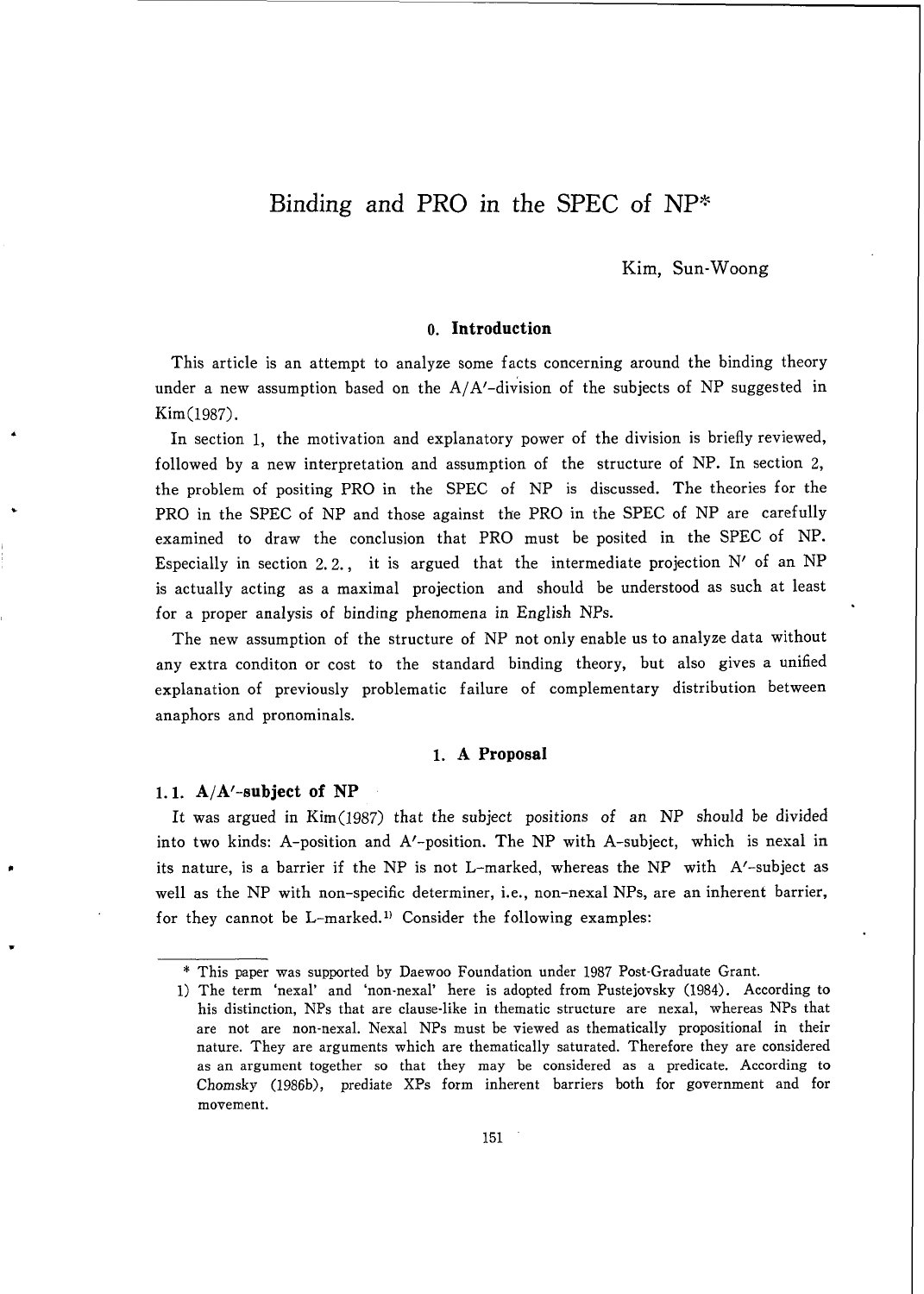- (1) a. Kripke's proof of the theorum Bill's comment on the book Mary's performance of the opera the enemy's destruction of the city
	- b. Bill's loaf of bread John's bottles of wine Bill's play about city life
	- *c.* a loaf of bread
		- a book about Chomsky
		- a bottle of wine
		- a play about city life

Examples in  $(1a)$  are nexal NPs with A-subject, those in  $(1b)$  are non-nexal NPs with A'-subject, and those in  $(1c)$  are non-nexal NPs with non-specific determiner.

With this distinction in mind, Kim(1987) tried to explain some interesting facts about the Specificity Condition in terms of the Empty Principle(ECP). Compare the following examples of extraction from within NP:

- (2) a. What; did Mary eat [a loaf of  $t_i$ ]?
	- b. What<sub>i</sub> did John read [a book about t<sub>i</sub>]?
	- c. What<sub>i</sub> did Mary drink [a bottle of  $t_i$ ]?
	- d. Whati did John read [a play about ti)?
- **(3)** a. \*Whati did John eat [Bill's loaf of ti)?
	- b. \*What<sub>i</sub> did Mary drink [John's bottle of  $t_i$ ]?
	- *c.* \*Whati did John read [Bill's play about ti]?

In the examples given above, we cannot find any violation of Subjacency Condition, since complement NPs are L-marked under the proposals of Chomsky (1986). He attributes ungrammaticality of the examples in (3) to the Specificity Condition, which says that a variable may not be free in **a** specific NP. But the examples in (4) below show that the Specificity is not a cure-all, for it says nothing about their grammaticality:

- (4) a. Which theorum<sub>i</sub> did you read [Kripke's proof of  $t_i$ ]?
	- b. Whose book<sub>i</sub> did you read [Bill's comments on  $t_i$ ]?
	- c. the opera<sub>i</sub> that we saw [Mary's performance of  $t_i$ ]
	- d. the city<sub>i</sub> that I witnessed [the enemy's destruction of t<sub>i</sub>]

Under the Specificity Condition the sentences in (4) are predicted ungrammatical since they all contain specific NPs.

With the distinction of A/A'-subject of NP, it is possible to rule out the ungrammatical sentences in (3) in terms of the ECP, and correctly predict that the sentences in **(2)** and (4) are grammatical. The relevant structure of the sentence (3a) at which the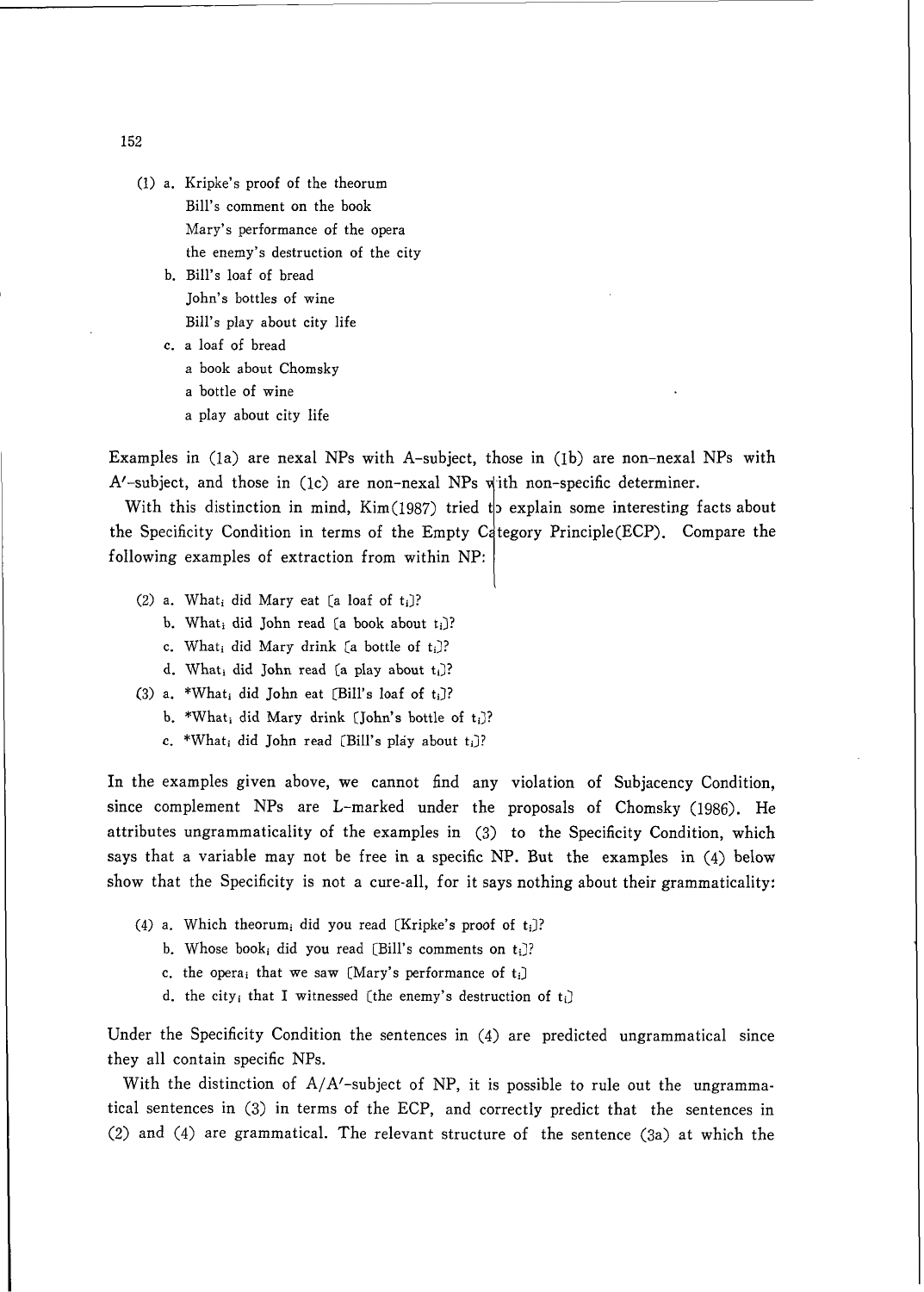ECP applies would be something like  $(5)$ :

(5) \*Whati did John **[VP** ti' **CVp** eat **[NP** Bill's loaf of ti]]]?

The NP, which is non-nexal in its nature, cannot be L-marked by a lexical head eat, for it is a predicate. Hence the NP is an inherent barrier to government: antecedent  $t'$ . fails to antecedent-govern  $t_i$ , resulting in the violation of the ECP.<sup>2)</sup> The S-Structure of (4a) is similar to that of (3a):

(6) Which theorum<sub>i</sub> did you  $[\nabla_{VP} t_i' \nabla_{VP} \r{read} \nabla_{NP}$  Kripke's proof of  $t_i$ ])?

The NP, which is nexal in its thematic structure, is not a barrier, even though it is an argument, for it is L-marked by the lexical head *read*. Therefore, the antecedent t'<sub>i</sub> in adjoined VP position can properly govern  $t_i$  with no violation of the ECP.

The facts in (2) can be accomodated by an analysis in which the complement of N must move through the SPEC position of NP in order to escape, as is proposed in Franks (1986) and Torrego (1985). That the indefinite article is substituted by  $t'_{i}$  at the representation at which the ECP applies is not unnatural. The relevant representation would be something like (7):





The substitution is reasonable on the ground that the SPEC of non-nexal NP may be regarded as an adjunct position with no external  $\theta$ -role assigned and that indefinite article is non-specific in its nature. The circled NP is a barrier, for it is a predicate which cannot be L-marked. The  $t_i''$  in adjoined VP position fails to properly govern  $t_i'$ in the SPEC position of the NP because of the barrier NP, but  $t_i'$  can be deleted by Affect- $\alpha$  after antecedent-governing  $t_i$  in complement position. Hence, it turns out to be grammatical.

### **1.2. Adjunct as a Subject of NP**

So far we made some review of Kim  $(1987)$  to show that the proposed  $A/A'$ -distinction of the subject of NP is well supported by some facts concerning the Specificity Condition. Before we try to find another evidence in favor of the distinction, let us clarify the

<sup>2)</sup> It is assumed in Kim (1987) and in this paper, too, that N is not a  $\theta$ -governor (hence not a proper governor) following the ideas of Kayne (1984).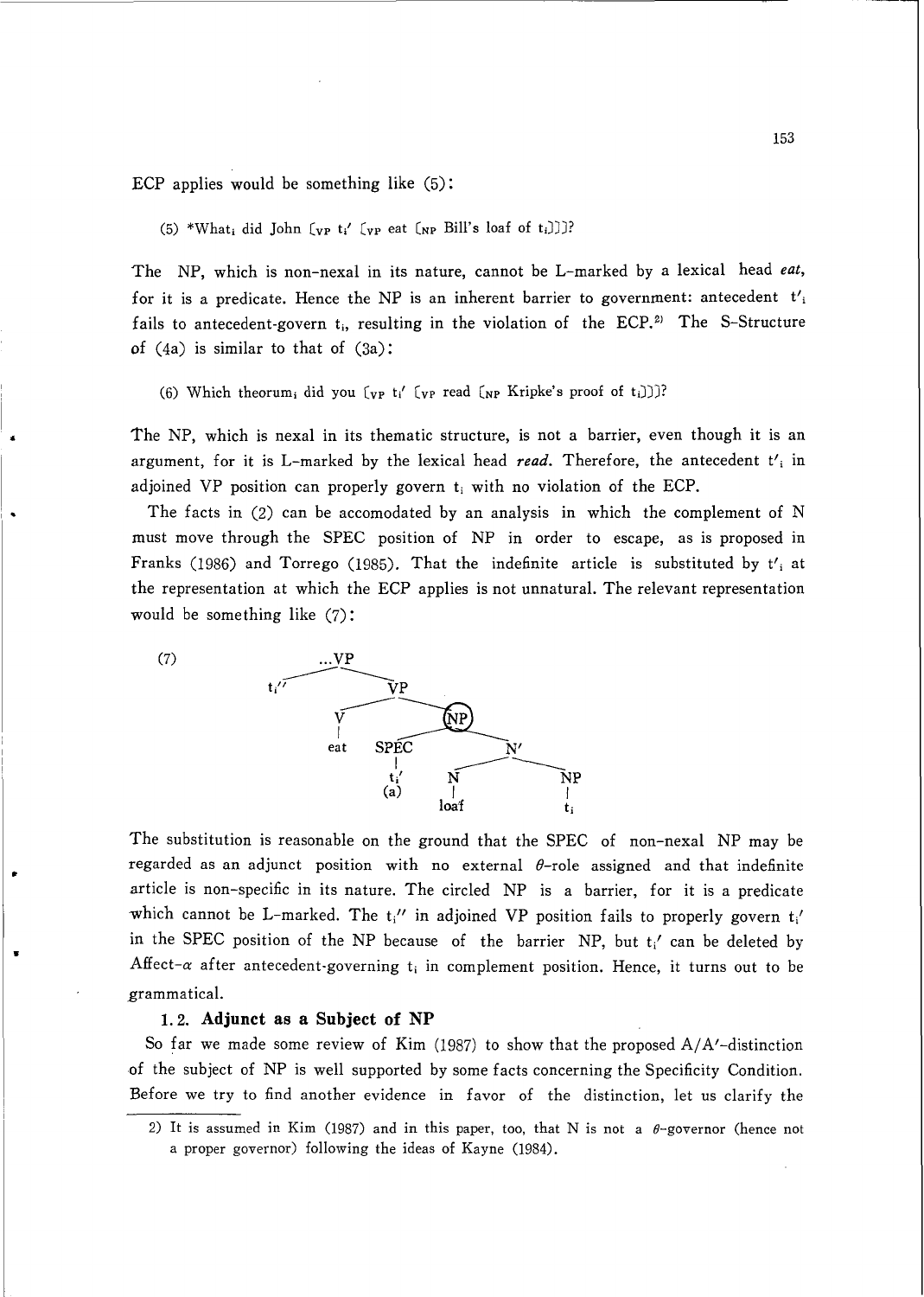concept that some NPs may have a A'-subject.

Chomsky (1986b) argues that the subject of an NP must be regarded as falling in the category of adjunct, not arguments, with regard to the ECP. Chomsky (1986, 46) says that "This is not unreasonable. The intuitive motivation that Lasnik and Saito suggest for the distinction in the treatment of arguments and adjunct, which remains to be precise, is in terms of the Projection Principle: arguments are necessary at S-Structure but adjuncts are not. Pursuing the intuition, we might assimilate "Subject of NP" to adjuncts, in that these elements are not in the domain of the Projection Principle and can in fact missing freely. Subjects of clauses are crucially different; by the Extended Projection Principle, they must be present at S-Structure. Hence, they must be subjected to the ECP (receive  $\gamma$ -marking) at S-Structure."<sup>3)</sup>

Following this line of argument, we may regard the SPEC of an NP as a subject of as an adjunct. Assuming the X'-schema of NP proposed in Chomsky (1986a, 1986b), I suggest that the X'-structure of NP  $(8a)$  represent at least the structures  $(8b)$  and  $(8c)$ :<sup>4)</sup>

- (8) a.  $NP \rightarrow (SPEC) N' (ADI)$ b.  $NP \rightarrow$ SPEC N'
	- c.  $NP \rightarrow ADJ N'$

Pustejovsky (1984) says that (9a) has at least a couple of meanings, (9b) and (gc):

- **(9)** a. your performance of the opera
	- b. your actual performance of the opera as an actor
	- c. your account of a performance of the opera

The structures (8b) and (8c) well represent the two meanings, (9b) and (9c), of (9a). What is meant by my proposal is that (ga) should be represented with different struc-

- 3) Consider the following examples from Chomsky (1986, 45) :
	- (i) a. By which painter, did you [vp tell me [cp that they are going to [vp exhibit [several] drawings  $t_i$ ]]]?
		- b. \*By which painter did you [vp ask me [cp whether they are going to [vp ti' [vp exhibit(several drawings  $t_i$ ]]]?

(ia) is a standard example of successive cyclic movement. Let us take a closer look at why the (ib) would be an ECP violation. The  $wh$ -phrase first moves from  $t_i$  to VP and moves from its position across the  $wh$ -island. It must be that  $t_i'$  is the offending trace, yielding an ECP violation. Still assuming the framework of Lasnik and Saito (1984),  $t_i'$  must be present at LF with the feature  $[-\tau]$ . The trace will indeed be assigned this feature since it is not properly governed, but t<sub>i</sub>' must not be permitted to delete in the LF component or there will be no ECP violation. Lasnik and Saito argue that for adjunct  $\gamma$ -assignment takes place at LF, whereas for arguments it takes place at S-Structure.

4) The term 'NF' structure' is carefully avoided here for fear of the confusion with that of Williams.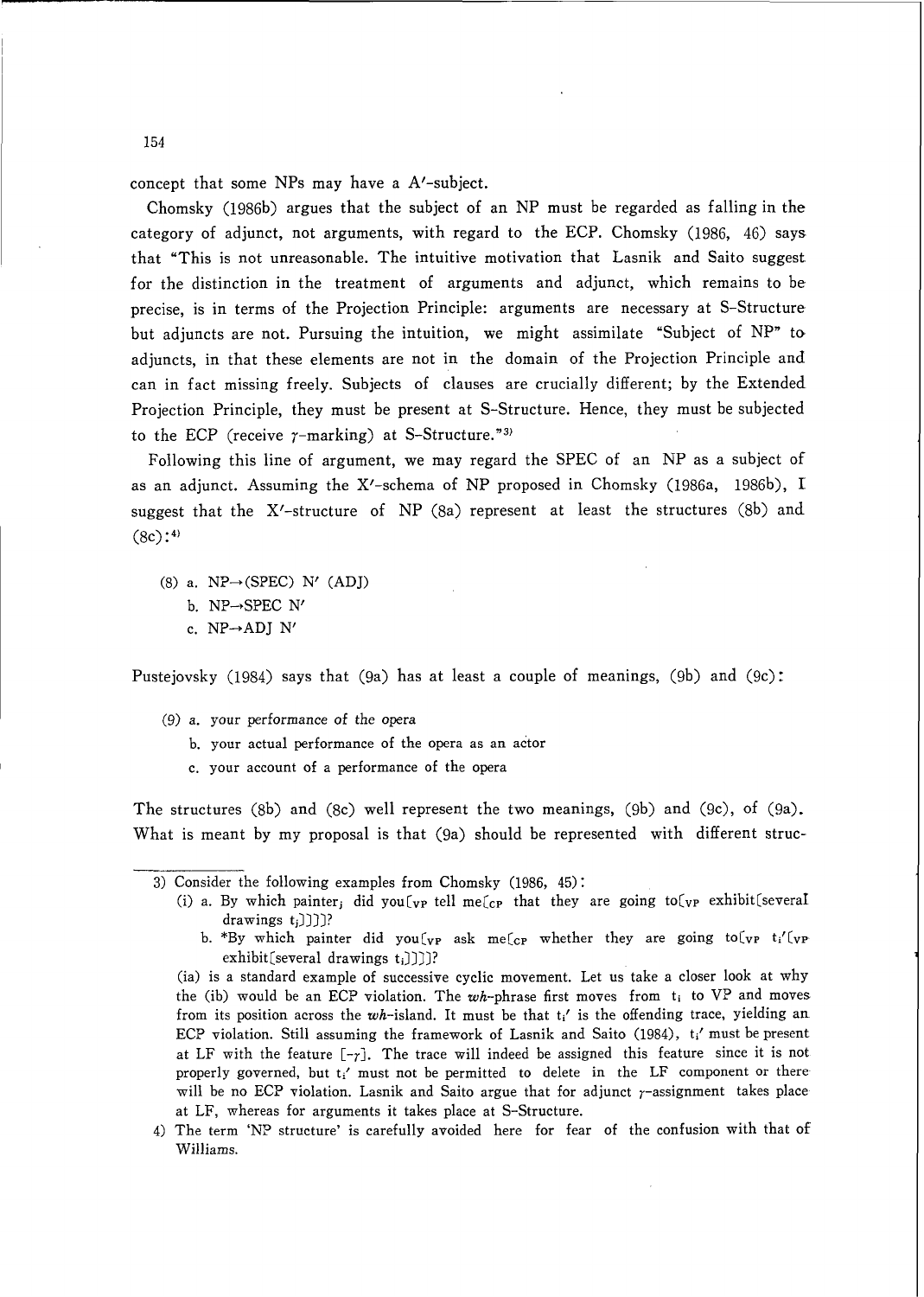tures shown in  $(10b)$  and  $(10c)$ :



 $(10a)$  represents the structure corresponding to the meaning  $(9b)$ , whereas  $(10b)$  corresponds to the meaning (9c). In (10a) *your* receives a  $\theta$ -role, agent, from the head *performance* just in the same way as in the sentence, and it is the logical subject of the whole proposition. Syntactically it acts as an A-subject. In (10b) the relation between *your* and the remaining part of the NP is that of the so-called R-relation. In other words, *your* in (lob) is not the logical subject in the whole NP, but a teller of the account about a performance. Anderson (1984) says that *your* has a possessor role given by the context. Syntactically it acts as an A'-subject. In section 2, it will be shown that the proposal on the structure of NP based on Chomsky's idea has some explanatory power in dealing with the examples of binding in NP.

## **2. Binding in NP**

## **2.1. PRO in the SPEC of NP**

# **2.1.1. PRO**

As noted by Williams (1985), there are number of attractive reasons for positing a PRO subject of NP as is shown in (11): 11 In the SPEC of NP<br>
RO<br>
ed by Williams (1985), there are number of attr<br>
ect of NP as is shown in (11):<br>
NP<br>
NO<br>
N'<br>
lest reason is to account for the meaning of NPs



The simplest reason is to account for the meaning of NPs in certain contexts:

(12) The leaves curl during maturation.

By (12) we mean that the leaves curl during leaves' maturation, and this can be attributed to control of a PRO in the SPEC of the NP,  $\begin{bmatrix} NP, & PRO & F_N \end{bmatrix}$  maturation 3, control by the subject NP *the leaves,* especially since a full NP in the position of the SPEC gets the 'subject' interpretation; 'the leaves' maturation.'" Example (12) would be completely parallel to (13), a case that undoubtedly involves control of PRO:

(13) The leaves curl while PRO maturing.

The second argument that there is in some cases a PRO subject of NP is based on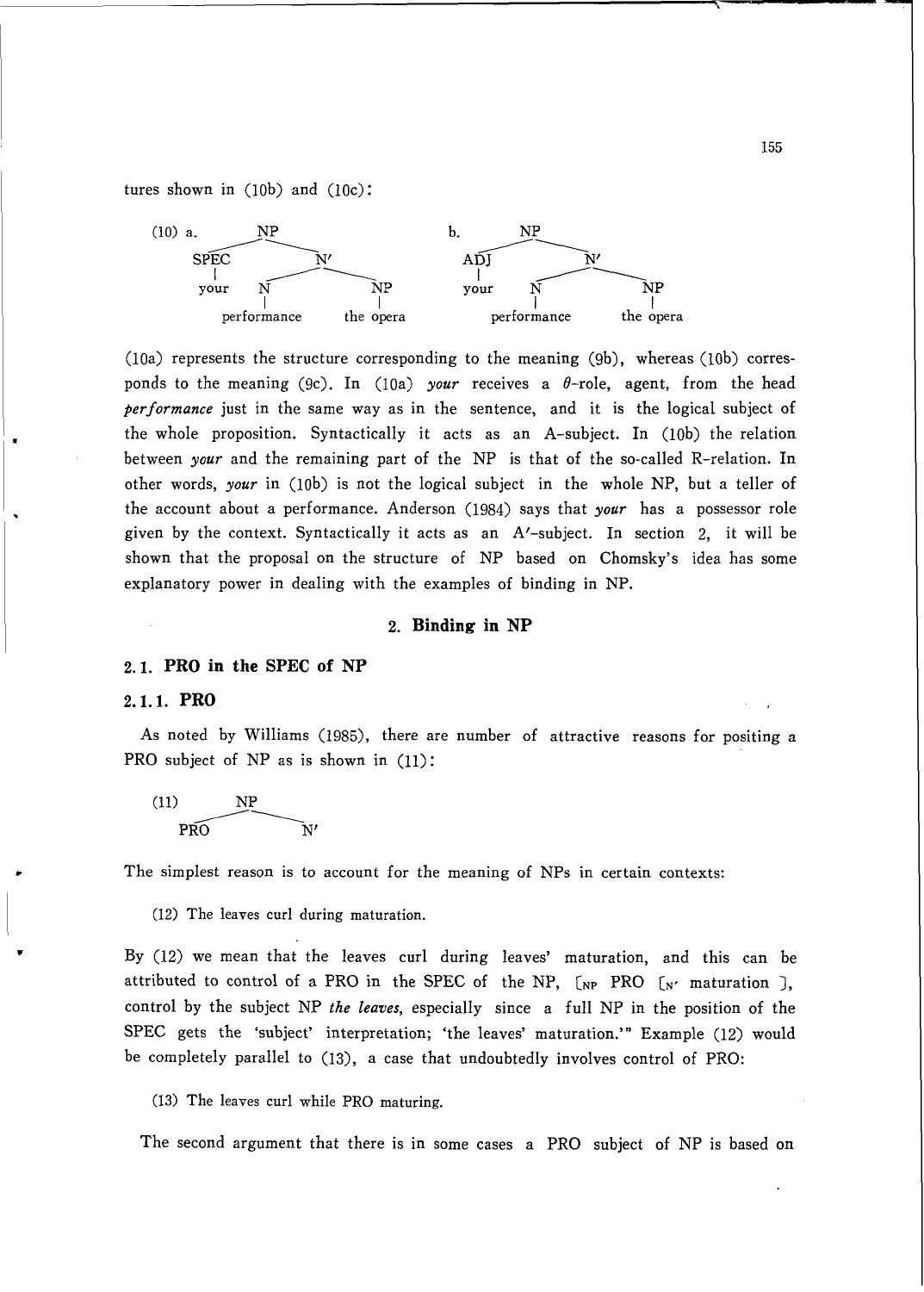$\theta$ -theory. The  $\theta$ -Criterion predicts a recipient for the external  $\theta$ -role in action nominalizations like *the destruction* of *the city,* and in fact an agent is understood. Then we would expect the agent to be syntactically realized:

(14) a. the PRO  $\left[\right]_N$  destruction of the city) b. Caesar's [N' destruction of the city]

We can assume that NP assigns the external 8-role of *destruction* to PRO via predication. This assumption is quite similar to the claim that in (14b) *Caesar* is  $\theta$ -assigned by N'. Hence it is desirable for PRO to be posited to recieve the external  $\theta$ -role in action nominalization.

The third argument that has been forwarded in favor of a PRO in the SPEC of NP is provided by control theory. Consider (15):

(15) a. any attempt [PRO to leave] b. the desire [PRO to succeed]

In the first example, the attempter is necessarily the same as the leaver, and the desirer is the same person as the one who desires to succeed in the second example. This is explained if we assume that a configuration of obligatory control is involved, and that there is a PRO subject of *attempt* or *desire.* 

Binding theory5) also provides arguments for the existence of PRO in the subject of NP. The simplest examples are the following:

- (16) a. [Pictures of themselves] bother the man.
	- b. [Criticisms of oneself] is necessary in moderation.

The anaphors *themselves, oneself* lack overt antecedents. Condition A insists that a local antecedent exist; therefore, it must be non-overt. A PRO subject of NP would be

- X is the governing category for  $\alpha$  iff
- X is the minimal category containing  $\alpha$ , a governor of  $\alpha$  (= $\beta$ ), and a SUBJECT accessible to  $\alpha$  (= $\tau$ ).
- (iii) Accessibility :
	- $\alpha$  is accessible to  $\beta$  iff
	- $\alpha$  c-commands  $\beta$  and the assignment of the index of  $\alpha$  to  $\beta$  does not lead to a violation of the i-within-i Condition.
- (iv) i-within-i Condition<br>\*  $\left[\gamma \cdots \delta \cdots \right]$

<sup>5)</sup> Here we assume the following version of binding theory suggested in Chomsky (1981): (i) Binding Theory

A. An anaphor is A-bound in its governing category.

B. A pronominal is A-free in its governing category.

C. An R-expression is free.

<sup>(</sup>ii) Governing Category

where  $\gamma$  and  $\delta$  have the same index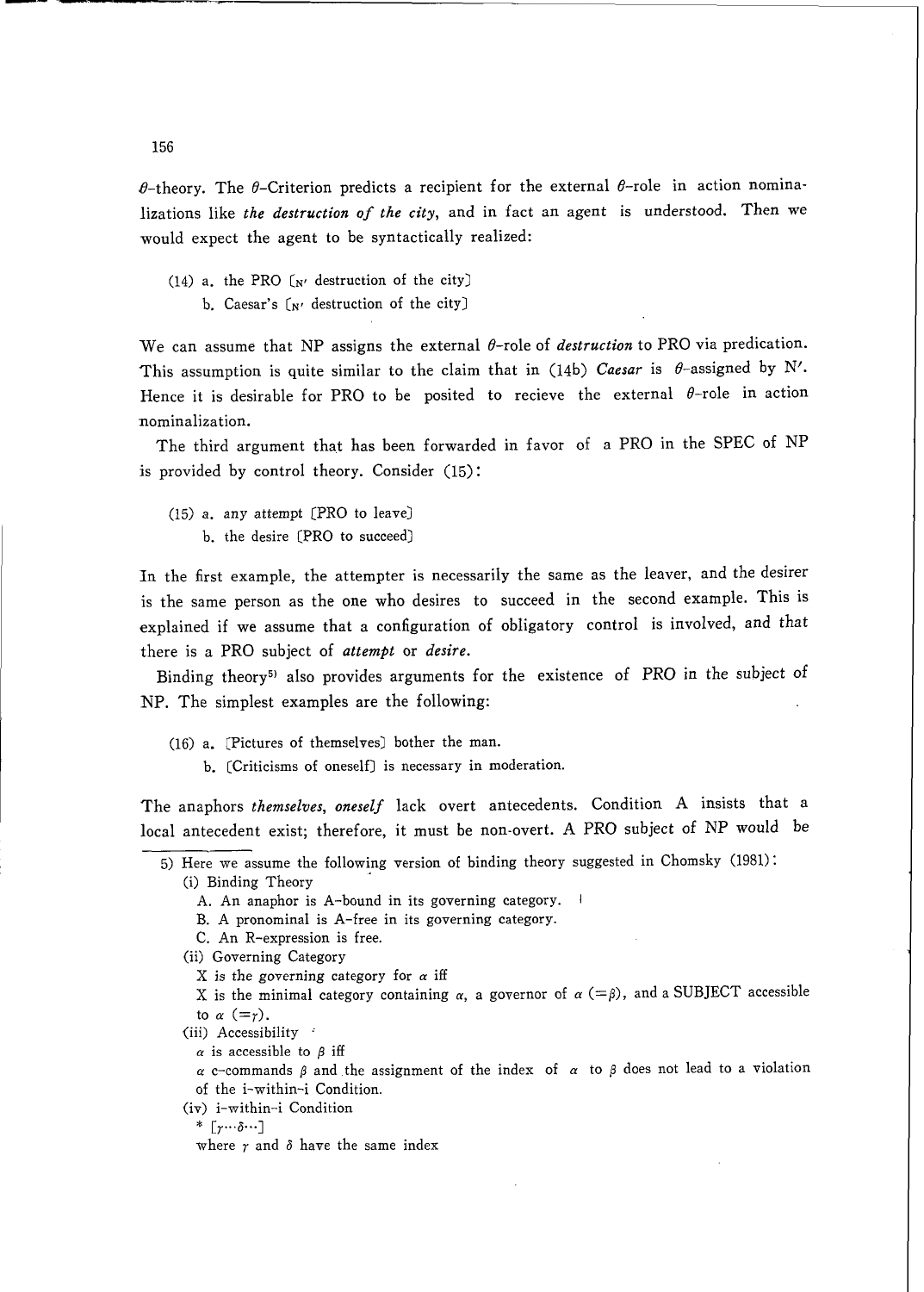the most likely candidate.

Parallel to  $(16b)$  is the example like  $(17)$ :

(17) \*PRO<sub>i</sub> criticism of them<sub>i</sub>

In (17), the criticizer(s) cannot be them<sub>i</sub>. This can be accounted for as a Condition B violation, if there is a PRO subject of criticism.

Further examples come from Ross (1967) :

(18) a. The PRO<sub>i</sub> realization that he<sub>i</sub> has broken the law. b. The PRO $_{\text{*i,j}}$  realization that John<sub>i</sub> has broken the law.

In  $(18)$ , the realizer can be he. In  $(18b)$ , on the other hand, the realizer cannot be John, but must be someone else. This is explicable as a Condition C violation, assuming there is a PRO present.

Besides, consider these examples from chomsky (1986a) :

- (19) **a.** Theyi heard [stories about each otheri].
	- b. They<sub>i</sub> heard  $\text{[PRO}_{j}$  stories about them<sub>i</sub>].
	- c. They<sub>i</sub> told [stories about each other<sub>i</sub>].
	- d. \*They<sub>i</sub> told [PRO<sub>i</sub> stories about them<sub>i</sub>].

Assuming Chomsky's (1981) binding theory (see footnote *5),* the judgements are as would be expected, except for the (19b) sentence. Since the whole sentence is the governing category for them, we would expect a violation of Condition B, just as in (19d). On the other hand, if PRO optionally appears in the noun phrase, the noun phrase becomes the governing category. Thus, sentence (19b) becomes acceptable, where PRO is not coindexed with them. And in fact, the only interpretation available is one in which they heard someone else's stories about them. In sentence (19d), on the other hand, the PRO must be coindexed with the subject, hence with them, because of the meaning of tell. Thus (19d) cannot be saved by allowing the optional PRO to appear.

So far, we presented a series of arguments in favor of positing PRO in the SPEC of NP. In next section, a few arguments against PRO in the SPEC of NP will be followed. These corolleries will be compromised in section 2.2. with the analyses of further examples.

## 2.1.2. No PRO

There may be several arguments against positing PRO in the SPEC position of NP. Some of them will be presented below, followed by the comments on their inadequacies.

The simplest argument against PRO in NP is related to the above mentioned example. Abney(1987) observes the *I wanted (the) book* cannot mean either "I wanted my book," or "I wanted someone's book." This may indicate that there is neither a controlled nor arbitrary PRO present. But as Williams(1982) says that in a noun phrase the relation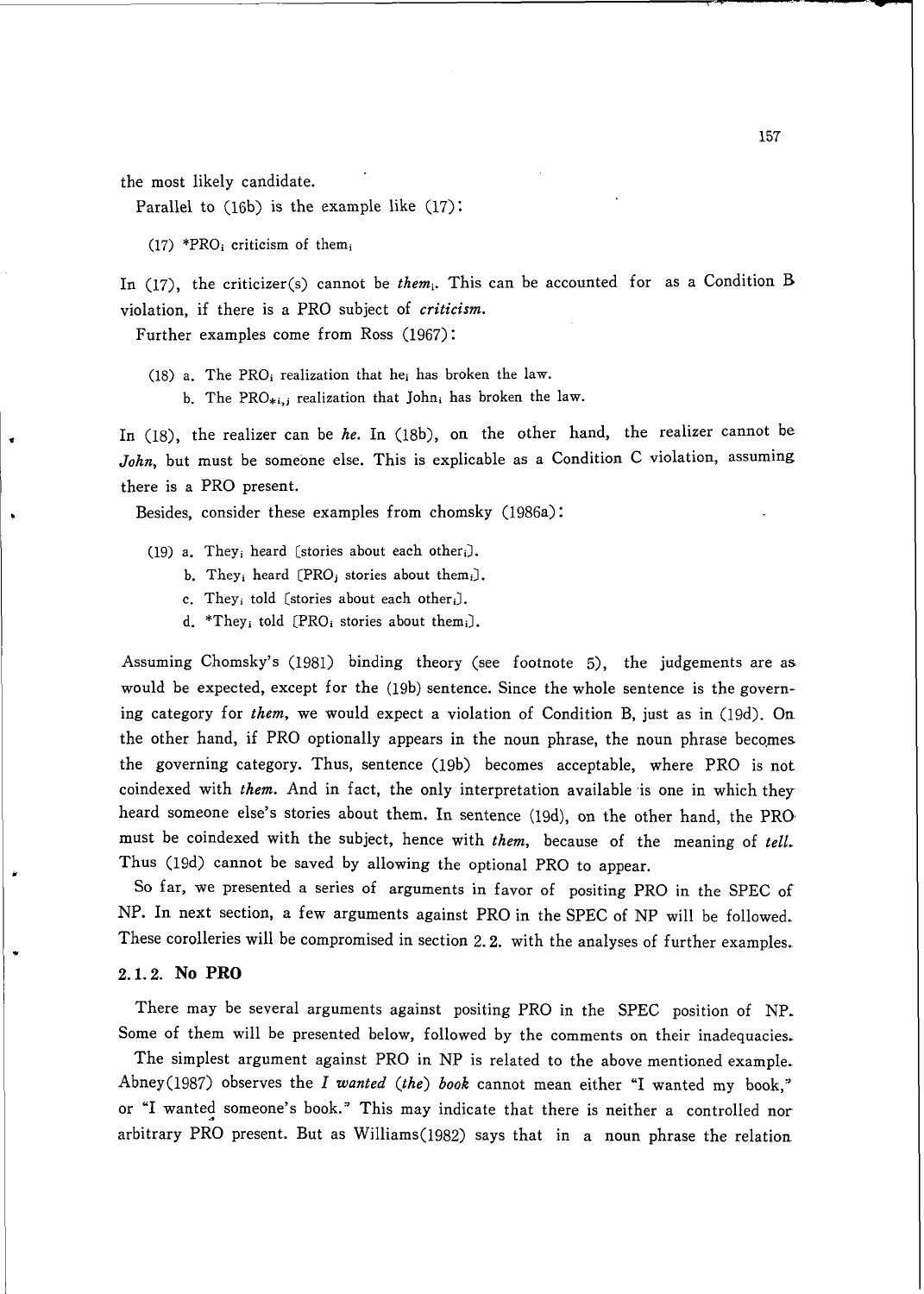between the determiner and the head noun can be anything, i.e., any meaning relation at all.<sup>6)</sup> Actually my<sup>-</sup>observation is that I wanted the book can mean anything including meanings in (20):

(20) a. I wanted my book written by someone other than me.

b. I wanted my book written by myself.

- c. I wanted someone's book written by myself.
- etc.

This indicates, contrary to Abney (1987), that there should be PRO to cover the meanings shown in (20).

Williams (1985) presents several arguments against having PRO in the noun phrase. One argument is that temporal adjuncts can fill the subject position in a noun phrase under certain circumstances. When they do so, they will displace PRO, yet rationale clauses are still licensed. Williams claims that the fact indicates that the licensing of rationale clauses is not evidence for the presence of PRO at all:

(21) Yesterday's destruction .of the ship [PRO to collect the insurance).

Williams's argument, however, can be nullified if we assume that *yesterday* in (21) does not occupy the position in which the PRO might be posited. A solution for the analysis of (21) will be presented in 2.2.2.

Another argument of Williams against having a PRO in the noun phrase is that the PRO in the noun phrase differs from sentential PRO in its properties as a controlee. PRO in the sentence must usually be controlled; otherwise it must be *arb.* PRO in the noun phrase may be both non-controlled and non-arbitrary (i.e., non-generic). Consider the examples from Williams(1982). Control in the two cases work differently:

- $(22)$  a. The leaves; should not be bothered while PRO; desicating.
	- b. The leaves; should not be bothered during  $PRO<sub>i</sub>$  desication.
- (23) a. \*You should not bother the leaves; while  $PRO<sub>i</sub>$  desicating.
	- b. You should not bother the leaves; during PRO; desicating.

Examples show that control in the case of the gerund is restricted to surface matrix subject, whereas control of the NP PRO could be subject or object, or does not even require an antecedent at all:

- (24) a. \*You shuold not enter the chamber while PRO; detoxificating the samples.
	- b. You should not enter the chamber while  $PRO<sub>j</sub>$  detoxification of the samples.

6) This claim is expressed as the Det Rule in Williams (1982) : (i) Det Rule  $\bullet$ 

The relation between the possessive NP and the following  $N'$  can be any relation at all.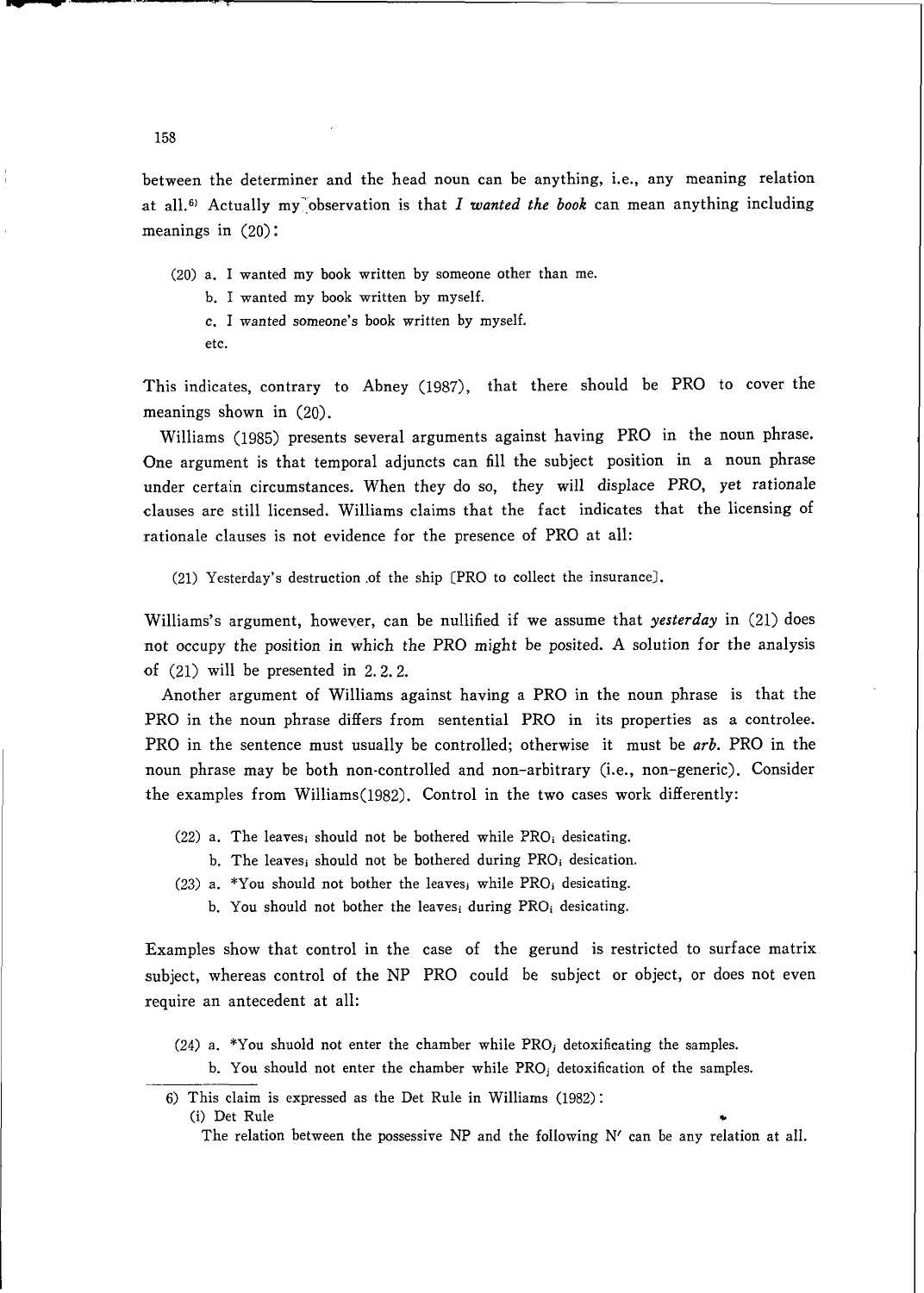If there were actually a PRO in the noun phrase, one would expect it to behave like PRO in the sentence. Since PRO in the sentence cannot take a discourse antecedent, this suggests that PRO in the noun phrase either does not exist or is not PRO.7) The apparent difference between PRO in gerund and PRO in NP in **(24),** however, does not seem to come from their inherent properties. As we will see in next section, there are sufficient reasons to conclude that the N' between the subject PRO of an NP and the head noun behaves as a maximal projection blocking the government, whereas the PRO in the gerund is in some way governed. It is not yet clear, however, the speculation is right or not. At least it gives us a way of saving cost in grammar by unifying the suggested difference between the two PROS.

In next section, I will show that the arguments against positing PRO in NP are actually misleading, since they began with an assumption that an NP may have only one subject position.

# **2.1.3. PRO as an A-subject of NP**

So far we examined the corollery about positing PRO in the subject position of NP. The confusing arguments can be settled down with the well-motivated A/A'-distinction of the subject of NP. As a category required by the Projection Principle, PRO can only appear in A-position. With our division of the subject of NP into two kind; A-subject and A'-subject, it is possible theoretically to posit PRO in the A-subject position, SPEC of an NP:



The tree (25) represents the structure where both of the subjects appear simultaneously.

The problem is that under the standard analysis PRO in the subject position is governed by the head noun, which we will discuss in the following section.

## **2.2. Binding in NP**

## **2.2.1. N' as a Maximal Projection**

As Abney(1986, 1987) claims, there are several reasons for believing that N' is in fact a maximal category. First, assuming that  $N'$  is maximal allows us to simply the definition of c-command. For most purposes, the definition of c-command which is

<sup>7)</sup> Roeper (1972) also note the obligatoriness of control into sentences, but not into noun phrases. They compare different kinds of gerunds. Consider:

<sup>(</sup>i) a. **Ii** detest PROj loud singing.

b.  $*I_i$  detest PRO<sub>i</sub> singing loud.

The verbal gerund is bad with disjoint reference. The noun is relatively good. The difference apparently leads us at least to the conclusion that the PRO in **NT** and that in S are different.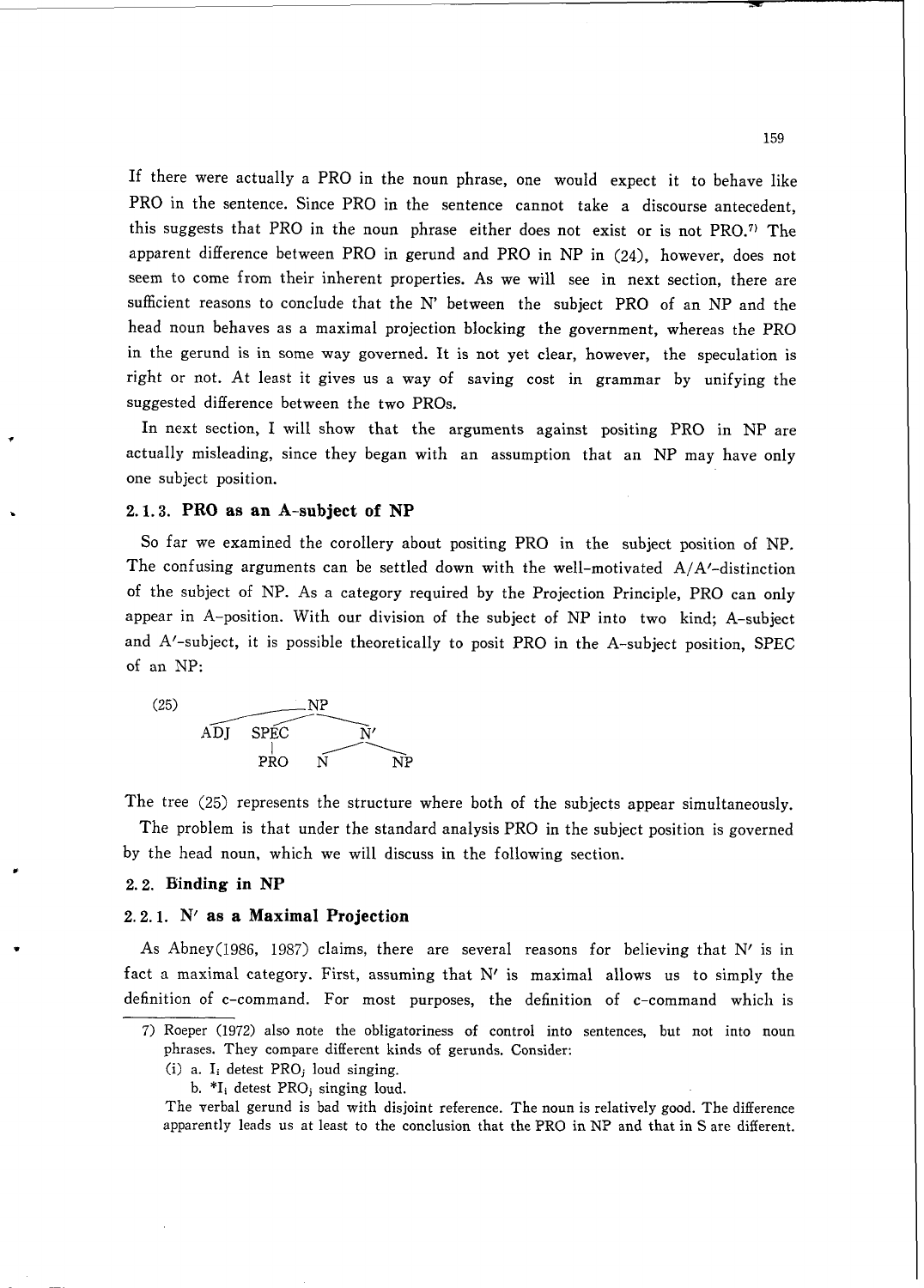required is one in which the c-domain of a node is the first maximal category which dominates that node. But with respect to binding in the noun phrase, Reinhardt's(l976) original "branching node" definition is necessary. Consider the noun phrase of (26) :

- (26) a. John's<sub>i</sub> [ $_{\alpha}$ picture of himself<sub>i</sub>]
	- b. the city's<sub>i</sub> [ $\alpha$ destruction t<sub>i</sub>]
	- c. his<sub>i</sub>  $\left[\alpha\right]$  picture of himself;
	- d. its:  $[a$ destruction  $t_i]$
	- e. \*himself's<sub>i</sub> ( $_{\alpha}$ picture of himself<sub>i</sub>)
	- f. \*himself's<sub>i</sub> [ $\alpha$ destruction t<sub>i</sub>]

If we assume the maximal category definition of c-command, i.e., m-command of Chomsky(1986),  $8$  and assume that  $\alpha$  is not maximal, the subject and the object position mutally m-command. So we would expect that (26a) would violate the Condition C of the binding theory, as the R-expression *John* is m-commanded and bound by **himself.**  Similarly (26c) and (26d) should violate Condition B, and (26e) and (26f) should arguably good, with each anaphor binding the other. We can avoid this duplication of relations by supposing that  $\alpha$  is in fact maximal. Then a noun's complement would not m-command its subject, as desired.

Secondly, the evidence that  $N'$  is maximal rests on the assumption that only maximal categories can be adjoined to. It has been argued that N' can be adjoined to. It is widely assumed that adjectives adjoin to N', for instance. These considerations lead us to conclude that N' is in fact a maximal category.

Thirdly, Giorgi's(l986) observation will be nicely incorporated to lead to the same conclusion if we assume "m-command" relation in the binding theory. Consider the following examples from Italian:

- (27) a. L'opinione di Iuii della madre di Giannii *6* troppo lusinghiera. The opinion of him of Gianni's mother is too flattering. (Gianni's mother has an opinion concerning him.)
	- b. \*La suai opinione della madre di Giannii *6* troppo lusinghiera. His opinion of Gianni's mother is too flattering. (Gianni has an opinion concerning his mother.)

According to Giorgi, since Italian **di** (of) is obligatorily transparent to c-command, linguistic theory predicts no contrast between (28a) and (28b). The **lui** (him) ends up

(i) a. c-command

b. m-command

<sup>8)</sup> The following versions of configurational notions are assumed here:

 $\alpha$  c-commands  $\beta$  iff  $\alpha$  does not dominate  $\beta$  and every  $\gamma$ ,  $\gamma$  a branching node, that dominates  $\alpha$  dominates  $\beta$ .

 $\alpha$  m-commands  $\beta$  iff  $\alpha$  does not dominate  $\beta$  and every  $\gamma$ ,  $\gamma$  a maximal projection, that dominates  $\alpha$  dominates  $\beta$ .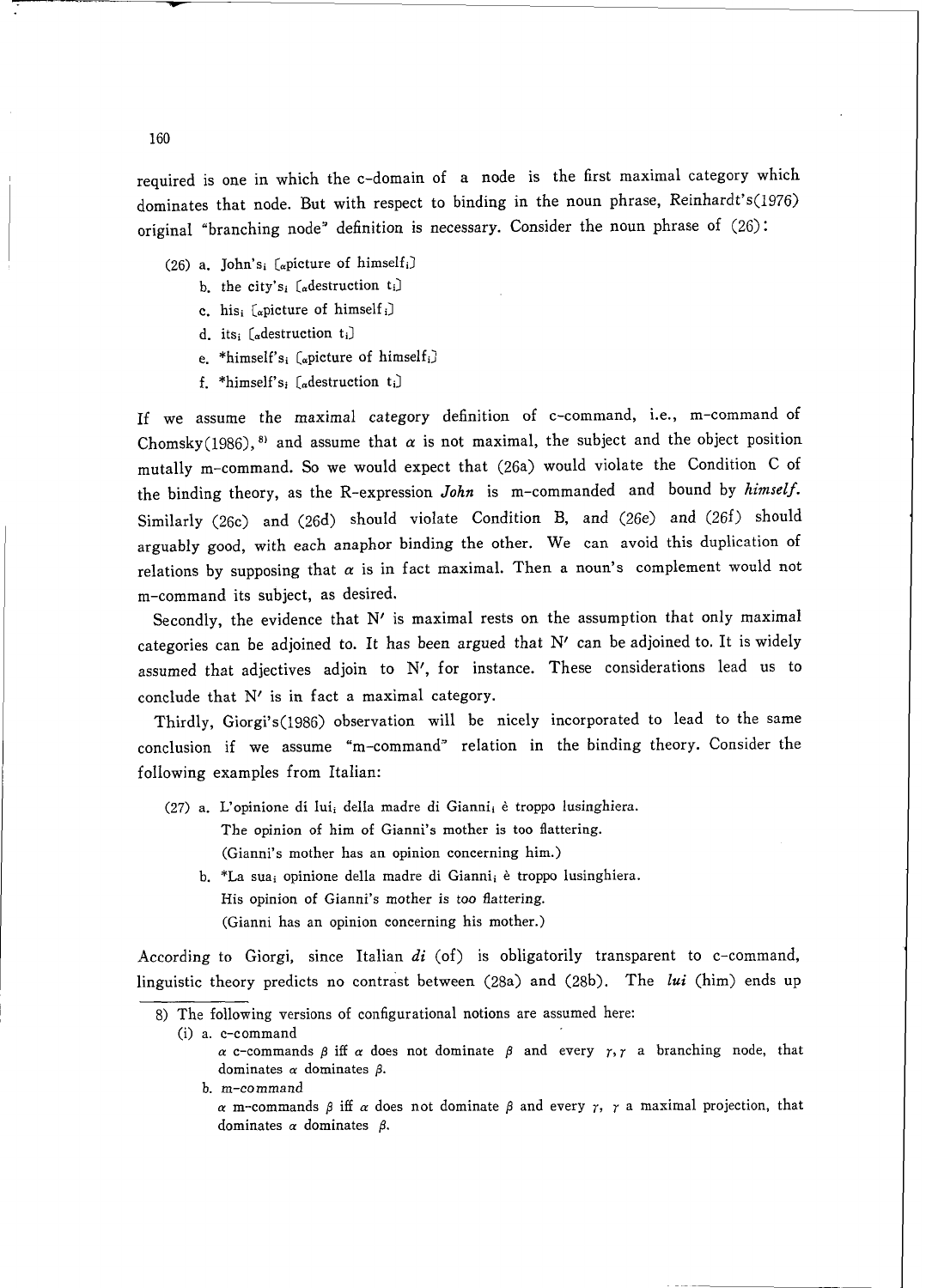m-commanding via matrix NP *Gianni* in (28a), which therefore should be ungrammatical. Giorgi tries to solve this problem by arguing that there is an intermediate projection N', which plays a crucial role with respect to m-command, inhibiting a phrase it dominates from c-commanding another one hanging from a higher projection **NP.** The structure for (28a) is roughly as follows:



If we assume that  $N'$  is maximal, then we get the desired result. There is no violation of Condition C since the NP *di lui* (of him) cannot m-command *Gianni.* 

Finally, consider the  $\theta$ -marking of the subject of NP.  $\theta$ -marking meets a condition of "sisterhood" that is expressible in terms of  $X'$ -theory, independently of government: a zero-level category  $\alpha$  directly  $\theta$ -marks  $\beta$  only if  $\alpha$  is the complement of  $\beta$  in the sense of X'-theory. We might extend the definition of direct  $\theta$ -marking to include  $\theta$ -marking of the subject by VP. Given our assumptions about the structure of clauses, we would carry out this extension in terms of a specific notion of sisterhood that takes VP to be a sister of the subject of its clause even though I' dominates VP but not the subject. Suppose we say that  $\alpha$  and  $\beta$  are sisters if they are dominated by the same lexical projection. Then a condition on  $\theta$ -marking will be that the  $\theta$ -marker and the recipient of the  $\theta$ -role be sisters, where the  $\theta$ -marker may be a head or a maximal projection. Note that if we define sisterhood in terms of lexical projections, it follows that the subject is only indirectly  $\theta$ -marked by the verbal head of a clause or gerund or by the head of a nominal. Consider an NP:

(30)  $John's [N'$  refusal of the offer)

If we were to define sisterhood in terms of maximal rather than lexical projections, then we would have direct  $\theta$ -marking in the case of (30). Here if we assume that N' is a maximal projection, we will be able to dispense with the distinction between direct and indirect  $\theta$ -marking, unifying the notion of  $\theta$ -marking.

Before we go to next section, a simple digression is necessarily in order. The standard analysis appears to make a false prediction for examples like \*PRO *book.* Here PRO is claimed to be governed by *book* resulting in the violation of PRO theorum, which says that PRO may not be governed. Under our assumption that N' is maximal, such an analysis cannot be correct, since *book* cannot govern PRO across N'. Abney (1987) suggests a solution, which I agree to, that \*PRO *book* violates the  $\theta$ -Criterion: there is no role for PRO, as there is no **-'s.**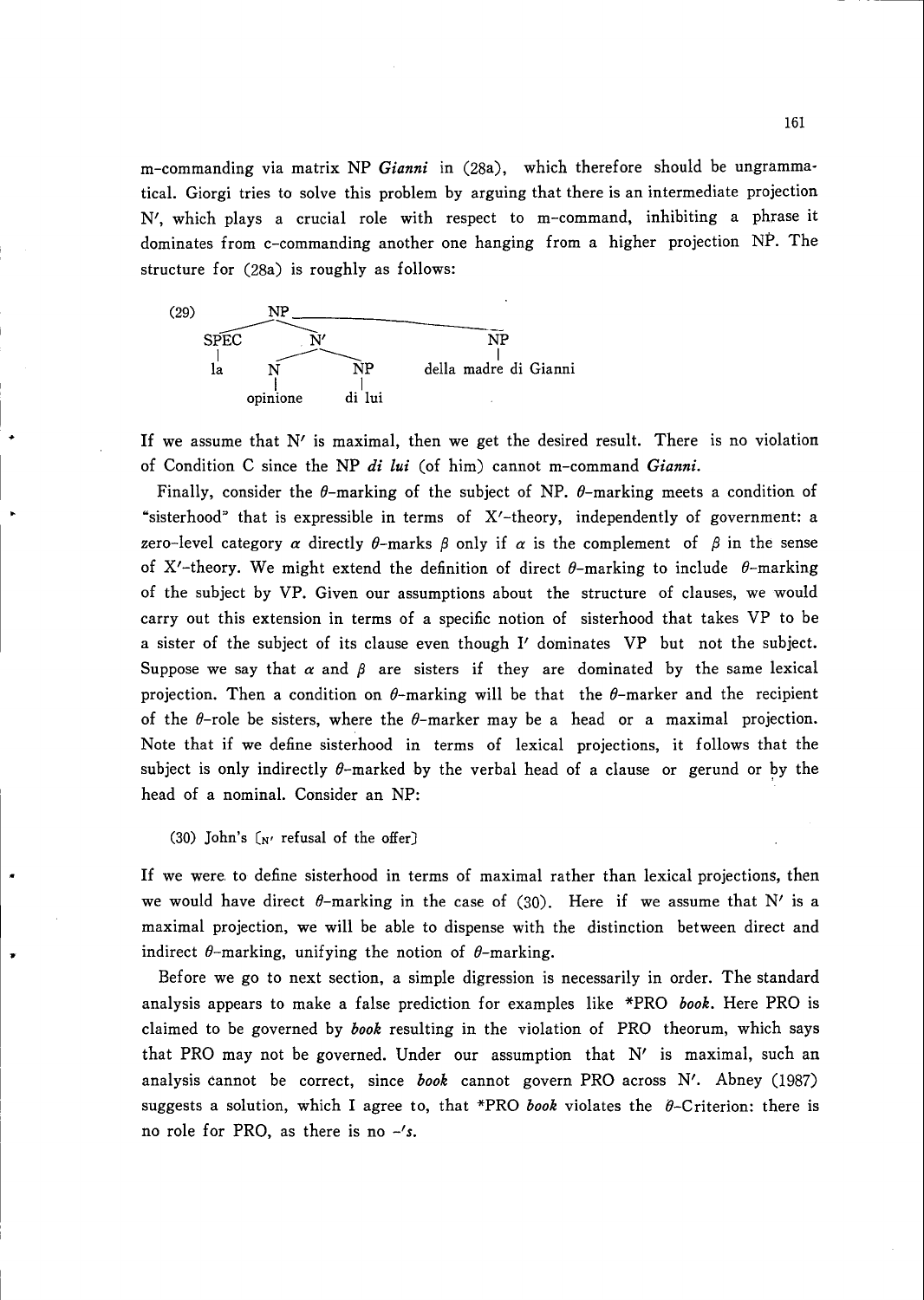#### **2.2.2. A New Analysis**

Now consider more examples to testify the adequacy of our framework presented above. First, any linguistic theory must account for the fact *John* is understood as corresponding to the maker argument of *picture:* 

(31) John took [Maryi's picture ti].

Under the framework presented above in  $(25)$ , the relevant structure would be  $(32)$ :

**(32)** Johnj took [Maryi's PROj picture ti].

Here the specifier position is occupied by PRO and the adjunct position is occupied by *Mary.* (32) means that *John* took or make a picture of *Mary* and the meaning is well represented in (32), for *Mary* occupies A'-position to receive its patient or possessor role with respect to *picture,* while PRO, which is controlled by *John,* occupies A-position to exprerss its inherent maker relation with *picture.* 

Let's consider again some examples from Roeper (1984):<sup>9)</sup>

(33) a. The sinking of the ship to collect the insurance. b. \*The ship's sinking to collect the insurance.

The relevant structures under our assumption would be (34):

(34) a. The PRO<sub>i</sub> sinking of the ship  $(PRO<sub>i</sub>$  to collect the insurance]. b. \*The ship<sub>i</sub>'s sinking  $t_j$  (PRO<sub>i</sub> to collect the insurance).

In (34a) PRO in embedded clause is controlled by PRO in the A-position of matrix NP. In (34b) A-position of matrix NP is already occupied by the moved *the ship* so that *PRO* cannot appear. The PRO in embedded clause then has no antecedent to control, resulting in ungrammaticality.

Williams (1984) suggests some other examples against positing PRO with regard to the fact that wth different verbs, we find different arguments of the embedded nominal controlled. For example, while the verb *perform* specifies association of its subject with

<sup>9)</sup> Roeper's (1984) analysis goes as follows:

<sup>(</sup>i) a. John's sinking of the ship [PRO to collect the insurance.]

b. The sinking of the ship [PRO to collect the insurance.]

c. "The ship's sinking [PRO to collect the insurance.]

In (ia) John controls the purpose clause PRO. Roeper explains the contrast between (ib) and (ic) by arguing that the PRO must be controlled. In (ib), he proposes, there is an implicit argument controlling the PRO, while in (ic), the implicit argument has been displaced by the fronted object, *the ship.* The most natural way to make this insight concrete would be to suppose that there is a PRO in the subject position in (ib), which is displaced by *the ship* in (ic). This hypothesis implies that the subject is not governed by N.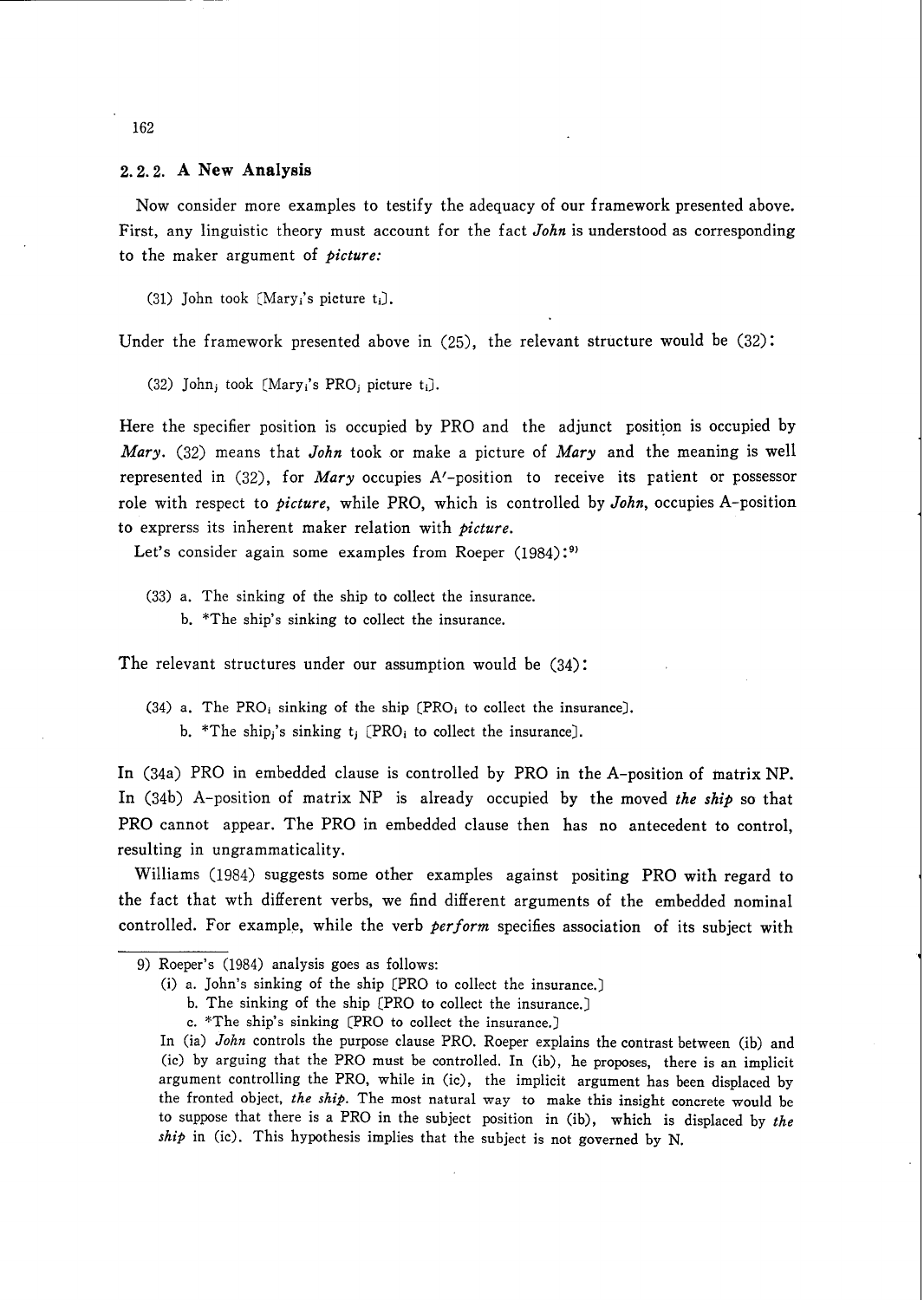agent or maker roles, the verb *undergo* seems to specify patient role:

- (35) a. John performed an operation.
	- b. John underwent an operation.

Under our assumption  $(25)$ ,  $(35)$  would be analysed as  $(36)$ :

- (36) a. John; performed an PRO<sub>i</sub> operation.
	- b. John; underwent an PRO<sub>i</sub> operation.

In (36a) *John* is an actor or a performer and it controls the PRO as desired. In (36b) John is a patient and controls the PRO as desired.<sup>10)</sup>

Now consider the problematic sentence which Williams suggested as a strong counterevidence to the analysis positing PRO in the SPEC of NP.

(37) Yesterday's destruction to collect the insurance

It is argued by Williams that in the NP (37) *yesterday* is said to substitute the subject position of the NP so that there is no position to appear to control the implicit subject of enbedded sentence. Under our assumption, however, *yesterday* only occupies the A'-subject position and the controller PRO occupies the A-subject position as is shown in (38):

(38) Yesterday's PRO<sub>i</sub> destruction [PRO<sub>i</sub> to collect the insurance].

Now consider how the binding theory would apply under our assumption:

- (39) a. John took his picture.
	- b. John took a picture of him.

Both sentences mean that John took some other person's picture. Under our assumption, (39) would have structures shown in (40):

(40) a. Johni took **[~p** hisj PROi picture]. b. John<sub>i</sub> took  $\lceil_{\text{NP}}\rceil$  a PRO<sub>i</sub> picture of him<sub>j</sub>].

In (40a) the pronominal *his* ( $\alpha$ ) is governed by PRO ( $\beta$ ), <sup>11)</sup> and the accessible SUBJECT

- (i) a. (the city's) destruction
	- b. (the enemy's) destruction
- 11) As was shown in the previous section, N' is a maximal so that it blocks picture from governing his.

<sup>10)</sup> PRO in (36a) and (36b) denote different Johns according to the meaning of head noun. This can be demonstrated by a little musing of some derived nominals. For example, in (ia) destruction corresponds to the verb destroy, while destruction in (ib) would be an equivalent of the VP *be* destroyed.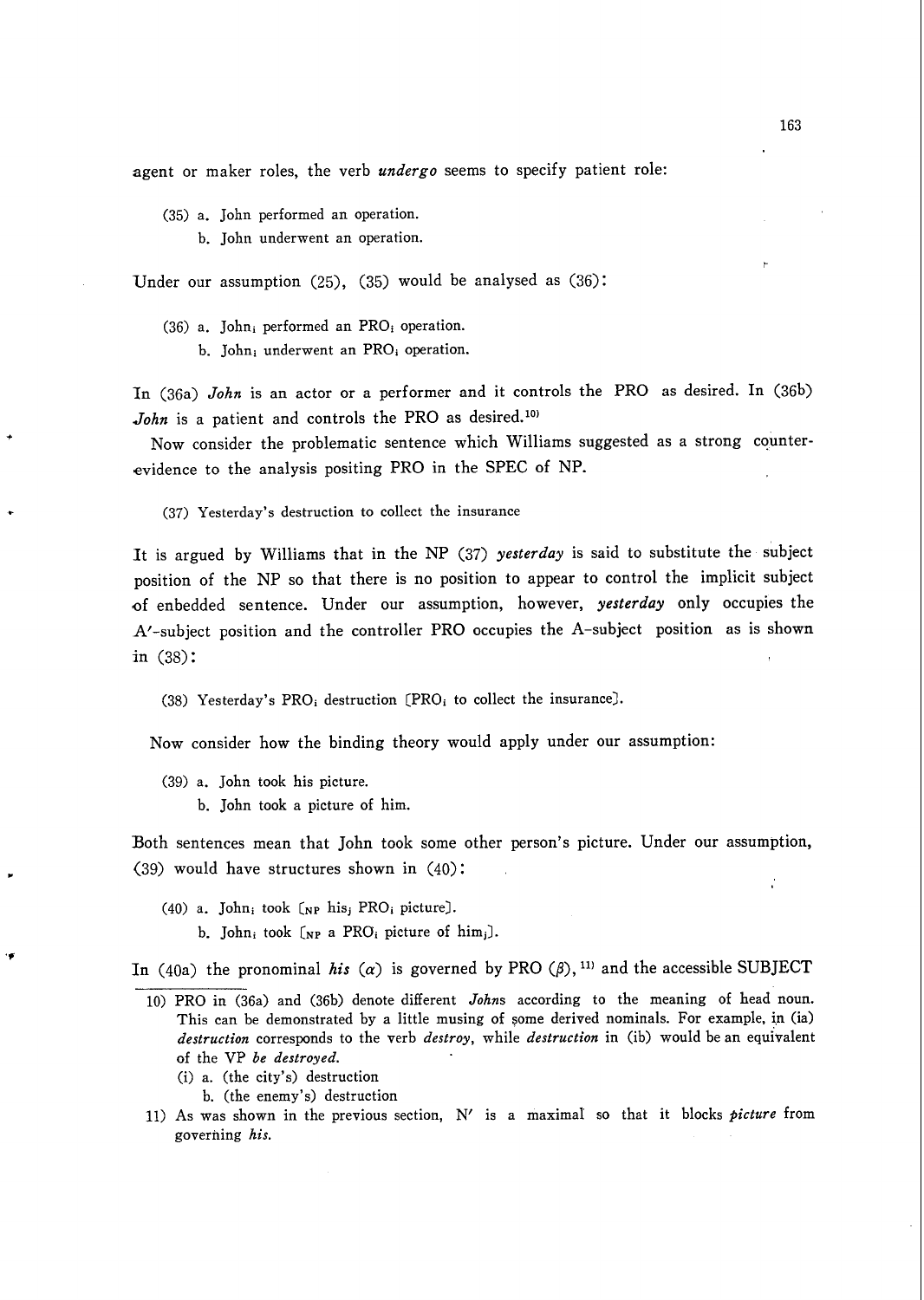(7) of *his* is PRO, too. The governing category (GC) for *his* is, therefore, the object NP. In the GC, *his* is not bound, so that the whole sentence proves to be grammatical. The same explanation holds for the sentence (40b). The GC for  $him (\alpha)$  is the NP containing *picture*  $(\beta)$  and PRO  $(\gamma)$ .

Next let's consider the case of anaphors:

- **(41) a.** John took his own picture.
	- b. John took a picture of himself.

Both sentences mean that John took John's picture. Under our assumption, the relevant structures would be (42a) and (42b):

**(42)** a. Johni took **[NP** his owni picture]. b. John<sub>i</sub> took [NP a PRO<sub>j</sub> picture of himself<sub>i</sub>].

The GC for the anaphor *his own*  $(\alpha)^{12}$  in (42a) is the matrix S, since it contains *his own*  $(\alpha)$ , *took*  $(\beta)$ , and the accessible SUBJECT *John*  $(\gamma)$ . *His own* is bound in GC so that the whole sentence is grammatical. In (42b), the GC for *himself* is the NP containing *himself*  $(\alpha)$ , *picture*  $(\beta)$ , and PRO  $(\gamma)$ .

Some more examples are in order. We find symmetrically different facts with verbs like *submit* **x** *to* and *undergo,* which trigger association to the patient role of the embedded N, rather than the maker or agent role.

- **(43) a.** John submitted himself to her scrutiny.
	- b. \*John; submitted himself to his; scrutiny.
	- c. John submitted himself to his own scrutiny.

In (43a) *John* is the patient of scrutiny, and *her* is the agent. The disjointness is enforced in (43b), but not in (43c). Under our assumption, the relevant structures would be (44):

- (44) a. John<sub>i</sub> submitted himself<sub>i</sub> to her<sub>i</sub> scrutiny.
	- b. \*John<sub>i</sub> submitted himself<sub>i</sub> to  $\lceil_{NP}$  his<sub>i</sub> PRO<sub>i</sub> scrutiny).
	- c. John; submitted himself; to his own; scrutiny.

In (44a) the GC is the matrix sentence containing *her*  $(\alpha)$ , to  $(\beta)$ , John  $(\gamma)$ . In its GC the pronominal *her* is not bound, hence the grammatical sentence results. In (44b) on the other hand the GC for *his* is the NP, since it contains *his*  $(\alpha)$ , PRO  $(\beta)$ , and the accessible SUBJECT PRO (7). *His* is bound by PRO in the GC, hence the ungra-

**<sup>12)</sup>** Williams **(1984, 305)** says that **his** *own* is not a pronoun but an anaphor, of sorts. At least, it does not undergo Condition B; it seems to undergo neither Condition A nor Condition B, so it is unclear what to call it.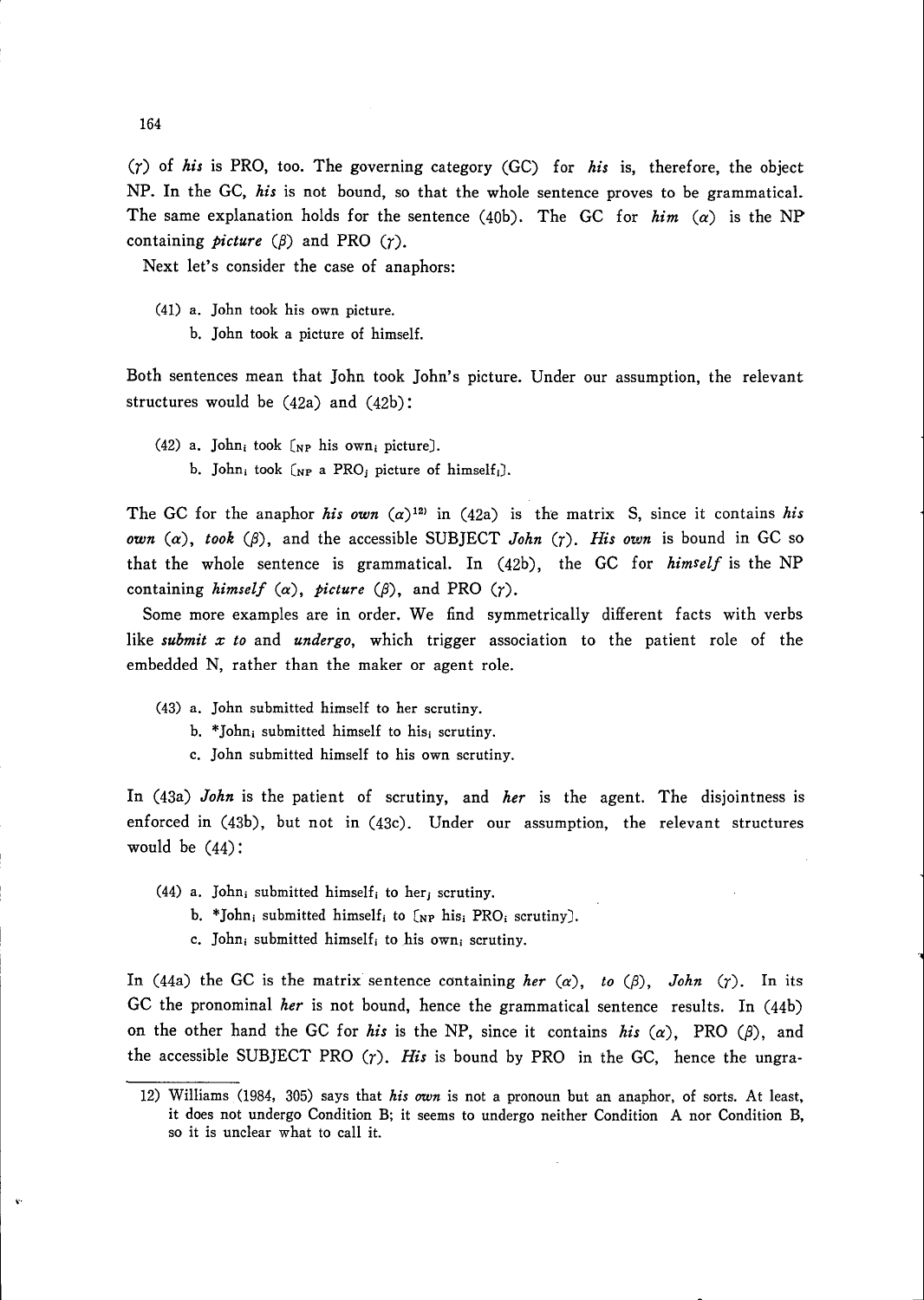mmaticality results. In (44c), the GC is the matrix sentence again containing *his own*   $(\alpha)$ , *to*  $(\beta)$ , and *John*  $(\gamma)$ . In the GC, the anaphor *his own* is bound by *John*, so that ihe whole sentence is judged to be grammatical.

A couple of sentences which were proved to be problematic in Chomsky (1981) are neatly explained under our assumption:

- (45) a. The children thought that each other's pictures were on sale.
	- b. The children thought that their pictures were on sale.

Under our assumption the relevant structures would be  $(46)$ :

(46) a. The children<sub>i</sub> thought that [each other<sub>i</sub>'s pictures] were on sale. b. The children<sub>i</sub> thought that [their<sub>i</sub> PRO<sub>j</sub> pictures] were on sale.

In (46a) the GC for the anaphor *each other* is the matrix sentence containing *each other*   $(\alpha)$ , governor *were* or INFL  $(\beta)$ , and the accessible SUBJECT, *the children*  $(\gamma)$ . In the GC *each other* is bound by *children.* In (46b), on the other hand, the GC is limited to the NP in the embedded sentence, since the NP contains the pronominal *their*  $(\alpha)$ , its governor PRO  $(\beta)$ , and the accessible subject PRO  $(\gamma)$ . In the GC, a pronominal *their* is not bound: hence the grammaticality results. We are now able to explain the apparent exception of complementary distribution between anaphor and pronominal without any revision of the original Binding theory.

So far we have examined how the binding theory A and B work well with our assumption. Finally consider how the binding theory C explains some sentences under our assumption, which was alluded before.

(47) The promise that John would win.

Here, *John* is disjoint from both the agent and goal roles. The facts of disjointness can be seen in the oddity of both of the following:

- (48) a. \*The promise that John would win made to him yesterday.
	- b. \*The promise that John would win made by him yesterday.

The relevant structure, therefore, would be (49):

(49) The PROj promise that Johni would win.

Binding theory C requires that an R-expression *John* be A-free. A candidate antecedent .PRO cannot bind *John,* since they bear different indices.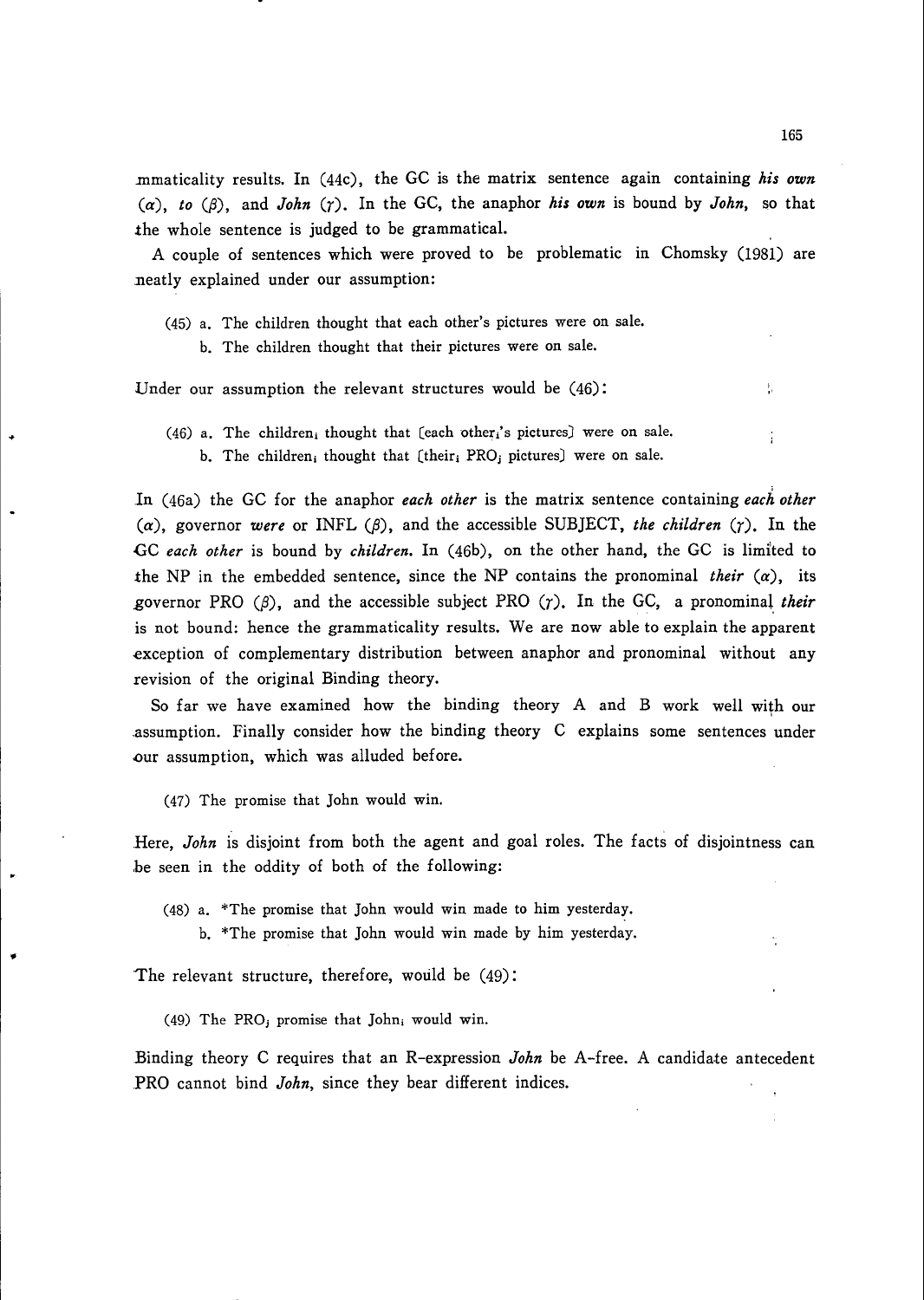## **3. Conclusion**

In this paper, an attempt is made to support the conclusion which was drawn in Kim (1987):  $A/A'$ -distinction of the subject of NP. Pursuing the idea suggested in Chomsky (1986), we assumed that A'subject of NP occupies the adjunct position which is posited before SPEC, which is a slight modification (but without any additional cost to grammar) of the X'-schema. Such a framework enabled us to solve the problem of positing PRO subject of NP, by automatic positing of PRO in the A-subject position (SPEC) of NP. With another assumption that  $N'$  is a maximal projection along with the new X'-structure of NP, it was possible to solve some problematic examples which had been regarded as exceptions to the complementarity of the distribution between pronominal and anaphor, as well as a lot of examples which were presented in the literature against syntactic treatment of PRO in GB theory.

This paper leaves much to be desired. However, if the conclusions drawn in this paper are right, they will be a little contribution to the theory of Universal Grammar as we11 as to a proper analysis of the structure of NP.

### **References**

- Abney, S. (1986) "Functional Elements and Licensing," ms., MIT, Cambridge, Massachusetts.
- Abney, S. (1987) *The English Noun Phrases in Its Sentential Aspect,* Doctoral dissertation, MIT, Cambridge, Massachusetts.
- Anderson, M. (1984) "Prenominal Genitive NPs," *The Linguistic Review* 3, 1-24.

Chomsky, N. (1981) *Lectures on Government and Binding,* Foris, Dordrecht.

- Chomsky, N. (1986a) *Knowledge of Language: Its Nature, Origin, and Use,* Praeger, New York.
- Chomsky, N. (1986b) *Barriers*, MIT Press, Cambridge, Massachusetts.
- Franks, S. (1986) "Theta-role Assignment in NPs and VPs," paper read at LSA winter Meeting.
- Giorgi, A. (1686) "The Proper Notion of C-command and the Binding Theory: Evidence from NPs,' *NELS* 16, 165-185.
- Kayne, R. (1984) *Connectedness and Binary Branching,* Foris, Dordrecht.
- Kim, S.W. (1987) "Remarks on Noun Phrases in English,' *Language Research* 23, 217- 232.
- Lasnik, H. and M. Saito (1984) "On the Nature of Proper Government," *Linguistic Inquiry* 15, 235-289.
- Pustejovsky, J. (1984) *Studies in Generalized Binding,* Doctoral dissertation, University of Massachusetts.
- Reinhardt, T. (1976) *The Syntactic Domain of Anaphora,* Doctoral dissertation, MIT, Cambridge, Massachusetts.